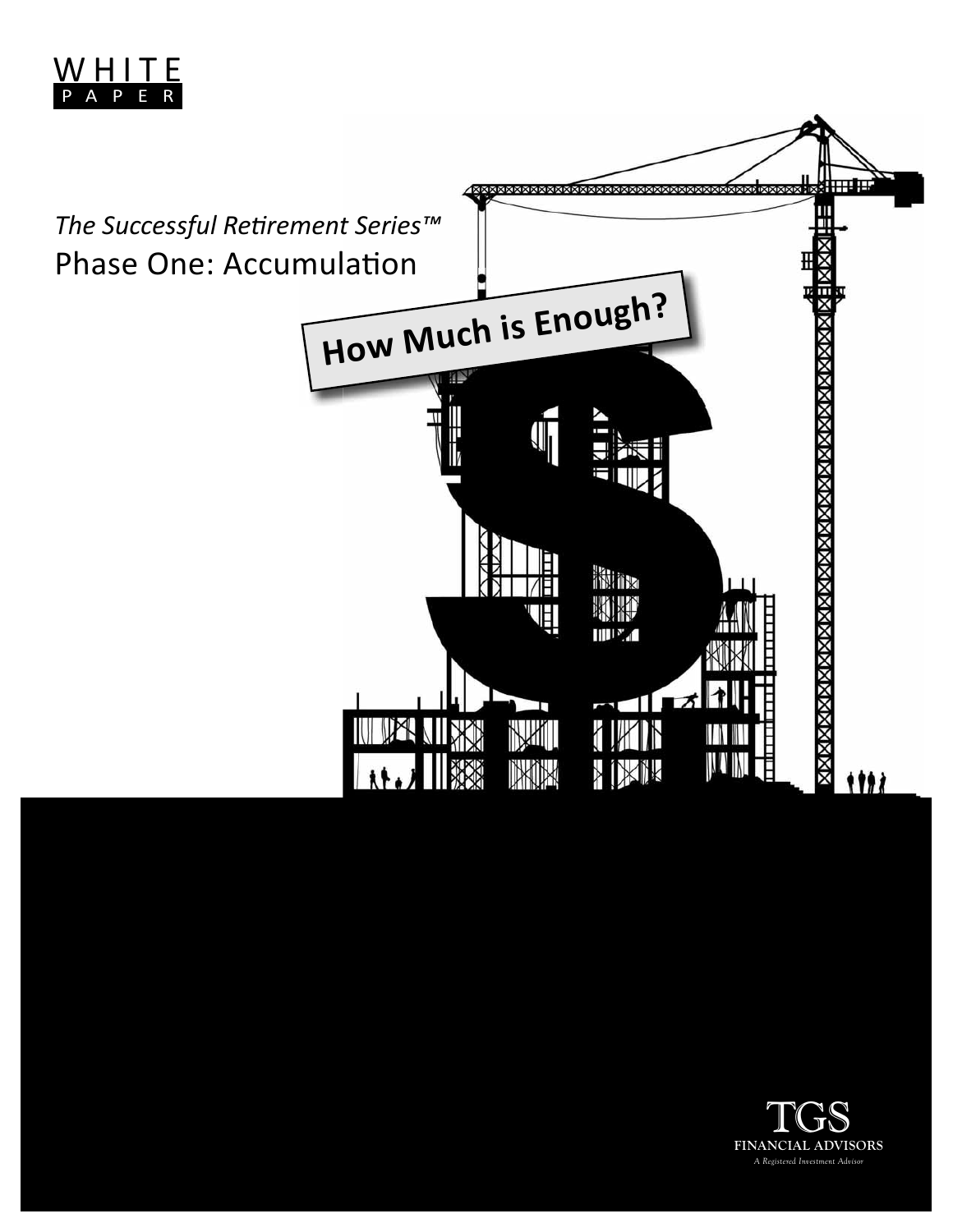## **The Retirement Challenge**

The market crash of 2008-2009 has raised awareness of the nation's looming retirement crisis. That crisis has three main elements:

- Traditional sources of retirement income have either largely disappeared (pensions) or are economically at risk (both pensions and Social Security).
- The long-term savings rate of most American households is far below what is needed to accumulate sufficient capital for a secure retirement.
- The combination of rising longevity and long-term inflation means today's retirees will need much greater financial resources in retirement than did their parents or grandparents.

Most Americans lack the financial resources for a successful retirement, both because they do not save enough during their working years and because they typically make poor investment decisions with the dollars they do save. Few Americans have access to the sophisticated planning resources needed to accurately define their capital requirements and manage retirement investment portfolios to meet long-term cash flow needs in retirement.

### **Reti rement: Fantasy vs. Reality**

Studies suggest there is a huge gap between the picture most Americans have of their retirement and the reality of the retirement they will actually experience.

*Fantasy.* Our fantasy of retirement was formed by the typical experiences of our parents' and grandparents' generations. The golden age of American retirement was from the 1960s through the 1980s. Back then, the expectation was to retire after a lifelong career at a single large institution (corporation, government or academic) and receive both a pension and Social Security, both of which were understood to be financially secure beyond question. Once Congress passed Medicare in 1964, retirees could also look forward to

adequate health care, with supplemental health care costs often fullypaid by former employers (think General Motors).

*Reality.* Today both Social Security and private pensions face structural funding challenges. Few of today's private-sector employees can look forward to receiving a pension. Yesterday's defined-benefit plans (pensions) have been replaced by today's defined-contribution plans (401k and 403b savings plans). Promised payments of retiree medical costs are at risk (think General Motors again). The responsibility to save for retirement, and the necessity of making prudent investment decisions, both now rest with the individual employee. The combination of increasing longevity and inflation can be devastating to retir-

#### **Chart 1**

Longevity vs. Savings Rate (United States)

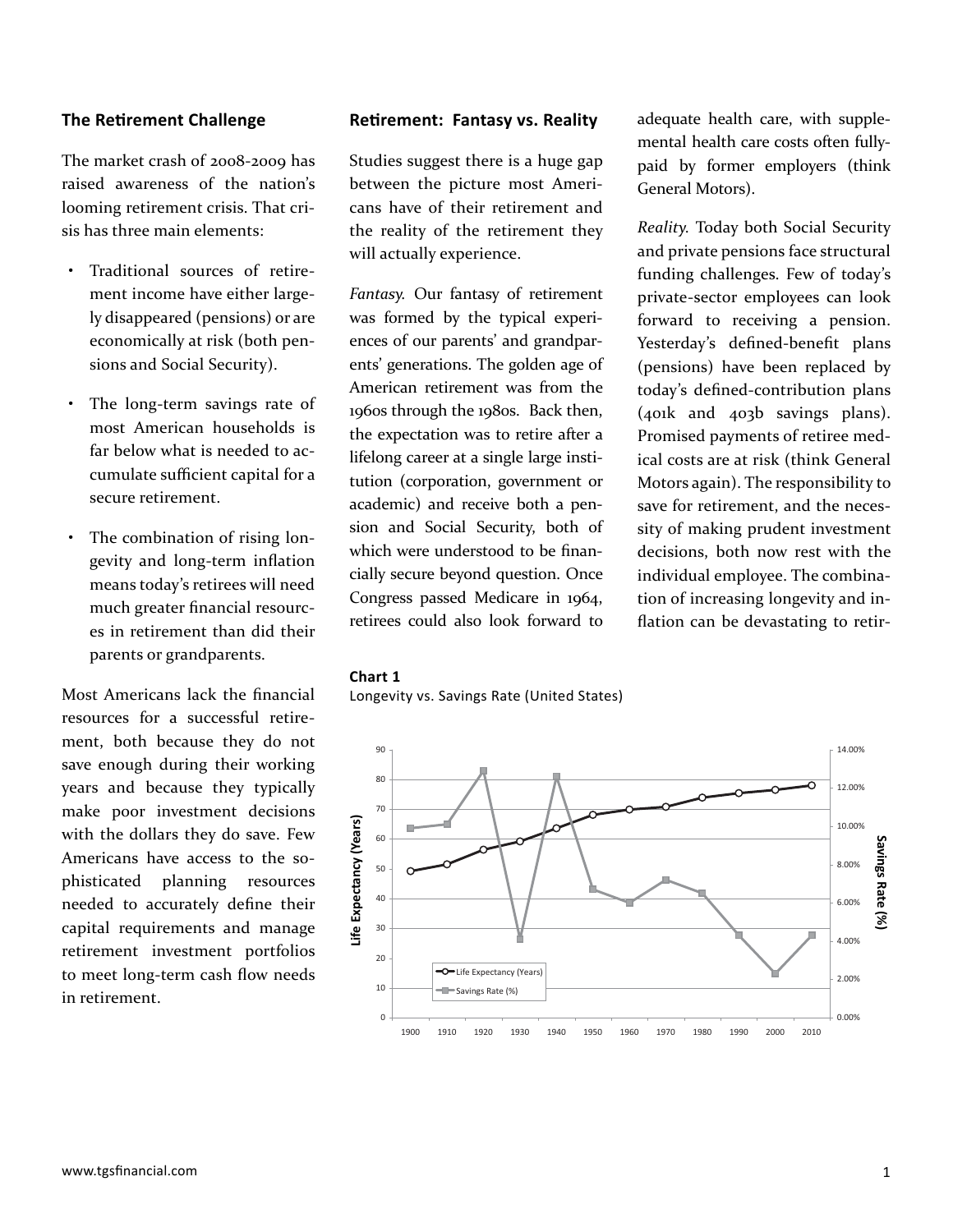

*The Retirement Dynamic* conceptually illustrates the key variables that determine financial success or failure for retirees. To achieve a successful retirement we must accumulate financial resources, manage risks and spend responsibly after we retire.

#### **Resources**

- Social Security
- **Pension**
- Part-time work
- Investments (retirement plans, brokerage accounts, mutual funds and bank deposits)
- Other (inheritance, rental or royalty income, trust distributions, etc.)

#### **Expenses**

- Living expenses:
	- Mandatory (food, shelter, medical care, clothing)
- Discretionary (travel, dining out, entertainment)
- Mortgage payments $1$
- Healthcare costs not covered by Medicare
- Long-term care expenses $2$
- Transfers or economic support for dependents and quasi-dependents
- Taxes

#### **Risks**

- Portfolio losses from recent market crash
- Uncertain investment returns (% and sequence)
- Inadequate investment returns (wrong portfolio mix)
- Underfunded government programs
- Inflation
- Longevity

<sup>1</sup> We separate mortgage payment(s) from general living expenses because mortgage payments are a potentially vanishing expense. For example, you can choose your mortgage term so that you will make your last mortgage payment right before you retire.

<sup>2</sup> Less than 5% of all long-term care costs are covered by Medicare. Most are covered by personal assets and income, private insurance or Medicaid.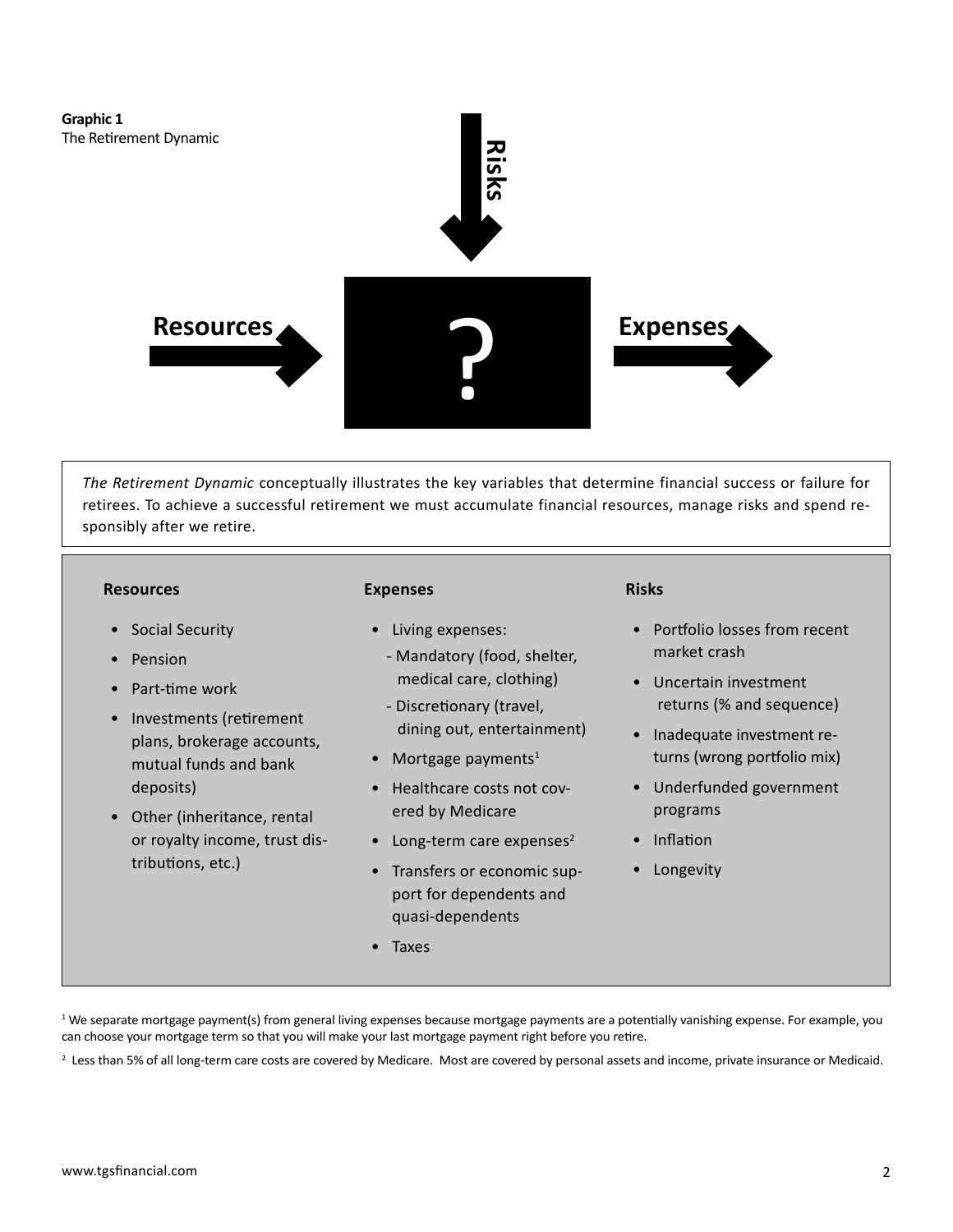ees who over-spend, in particular if their portfolios lack sufficient longterm growth assets.

As advisors with over thirty years of experience working primarily with retirees and those planning for retirement, we have developed innovative tools to help individuals to clarify their goals, quantify their capital needs, and track their progress toward building enough wealth to enjoy a financially secure retirement.

**Chart 2** The Cliff™

# **Avoid** *The Cliff ™*

Studies suggest that the lifestyle most Americans want in retirement will require 80% to 120% of pre-retirement income. Yet the reality is that less than 10% of Americans will ever accumulate sufficient capital to fully fund their pre-retirement lifestyle after they retire.

So what do they do? *They keep spending at their accustomed level until they exhaust their savings3 .* Afterwards they are limited to their monthly Social Security payments, and they must live on less than their desired income level for the balance



**TIME**

<sup>3</sup>According to Pension Issues: Lump-Sum Distributions and Retirement Income Security by Patrick Purcell, many recipients of lump-sum distributions use all or part of their distributions for current consumption rather than depositing the finds into another retirement account.

of their lives.

The fundamental challenge at the retirement transition can be visually illustrated by Chart 2. The Cliff<sup>™</sup> is the difference between your aftertax *spendable* cash flow while working, and your *sustainable* cash flow after retirement. Note that both the pre-retirement income and sustainable cash flow lines slope upward, reflecting the necessity of increasing cash flow to offset the effects of inflation. *Avoiding The Cliff<sup>™</sup> is the essential goal of retirement accumulation planning.* 

The most powerful tool for avoiding *The Cliff<sup>™</sup>* is income-shifting; using retirement plans to decrease taxable income during the working years, thus reducing taxes, in order to build wealth that will be used to provide cash flow in retirement.

# *The Successful Retirement Strategy™*

Now that we have identified the key moving parts of the retirement crisis, we need to move toward a solution - what we define as *The Successful Retirement Strategy™* an integrated, multi-factor model that focuses on the three phases of retirement — *accumulation* (preretirement), *transition*, and *lifetime security* (post-retirement).

This *White Paper* focuses on the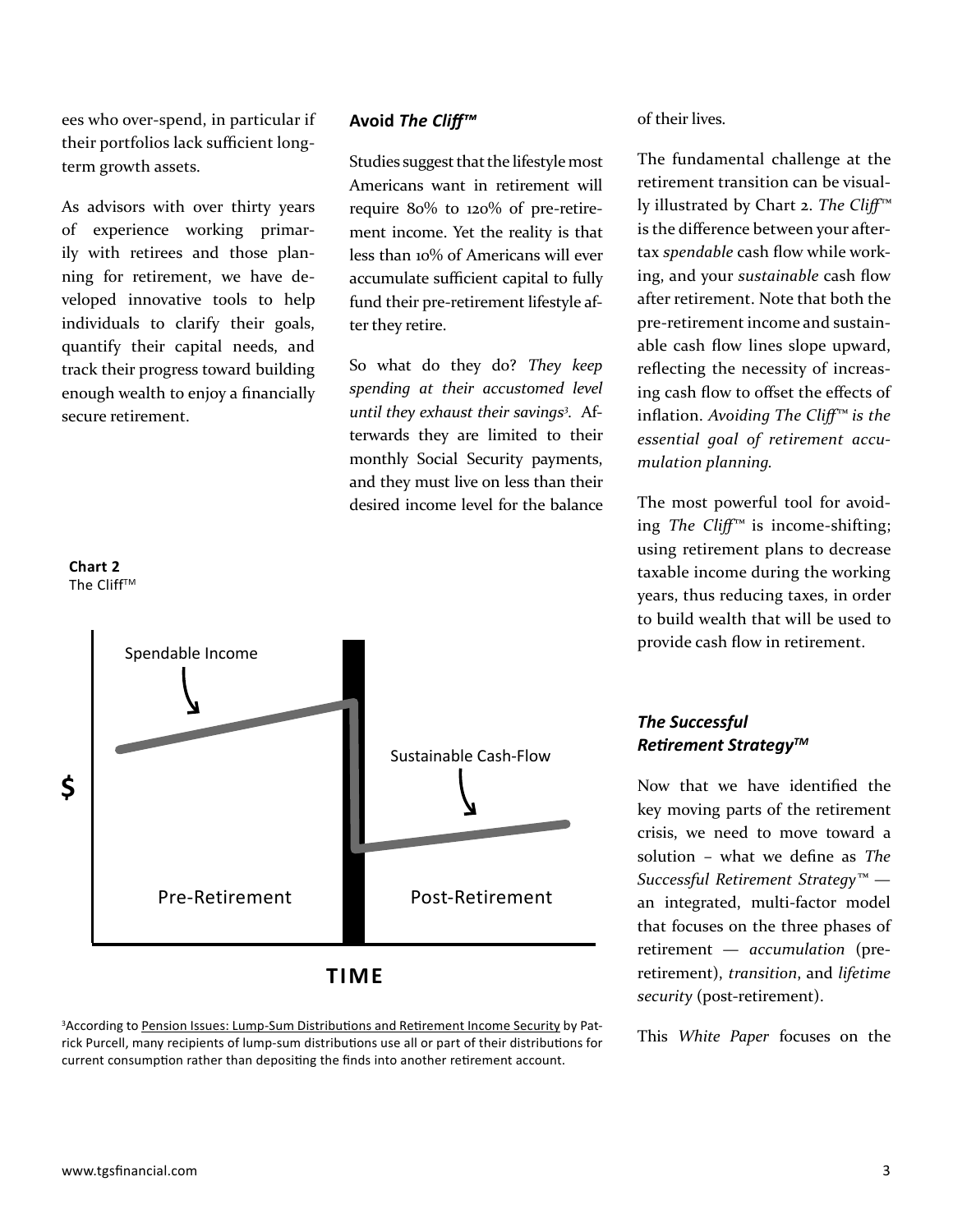accumulation phase of retirement planning, in which we must answer the key question, *how much is enough?*

#### **How Much is Enough?**

- How much capital will you need to be financially secure in retirement?
- What is your financial net worth today, compared to the wealth that you will need at your retirement date?
- How will you bridge the gap between today's assets and what you will need to retire with security?

Calculating Capital Needs: A Successful Linear Analysis

**Chart 3**

All of these are questions of fact susceptible to mathematical analysis. By using best-practice financial modeling, we can provide clarity about what you need to do, both today and in the future, to move toward a confident and financiallysecure retirement.

Our analysis starts with a complete inventory of your existing situation and a focused discussion about your retirement goals. One key variable is your desired after-tax income in retirement, but our analysis could also include a move to a new residence in a warmer climate, purchase or sale of a vacation home, creation of a trust

to fund your grandchildren's education, etc. Based on our fact-finding, we perform a baseline analysis of your projected financial situation.

Our initial analysis is a linear retirement cash flow analysis, which answers a single question: *"Will I run out of money before I die?"* Chart 3 shows the linear analysis of a successful retirement scenario. Observe the gradual buildup of capital, addition of lump-sum distribution at the retirement transition at age 66, and then the gradual draw down of capital, with just over \$100,000 at the projected mortality age of 86.

This type of linear analysis is helpful but necessarily incomplete. *The one thing that we know, for certain,*  about any linear financial calcu*lation is that it is not correct.* You will *not* earn a precise 6.32% return per year on your investment portfolio, inflation will *not* equal exactly 3.5% each year, and you are highly unlikely to die *precisely* on your 85th birthday.

We know that each of the key variables in our calculation will change from year to year. Even if our projections of the *average* investment return or inflation rate are dead-on accurate, our analysis could still be entirely wrong, depending on the *sequence* of returns. Consider two scenarios:

**Scenario #1:** You retire and begin withdrawing cash flow from your

*ment yields will fluctuate with market conditions* 

# **Hypotheti cal Reti rement Portf olio Balances - Sample Reti red Client**



*This hypotheti cal report is not indicati ve of any security's performance and is based on informati on believed to be reliable. Future performance cannot be guaranteed and invest-*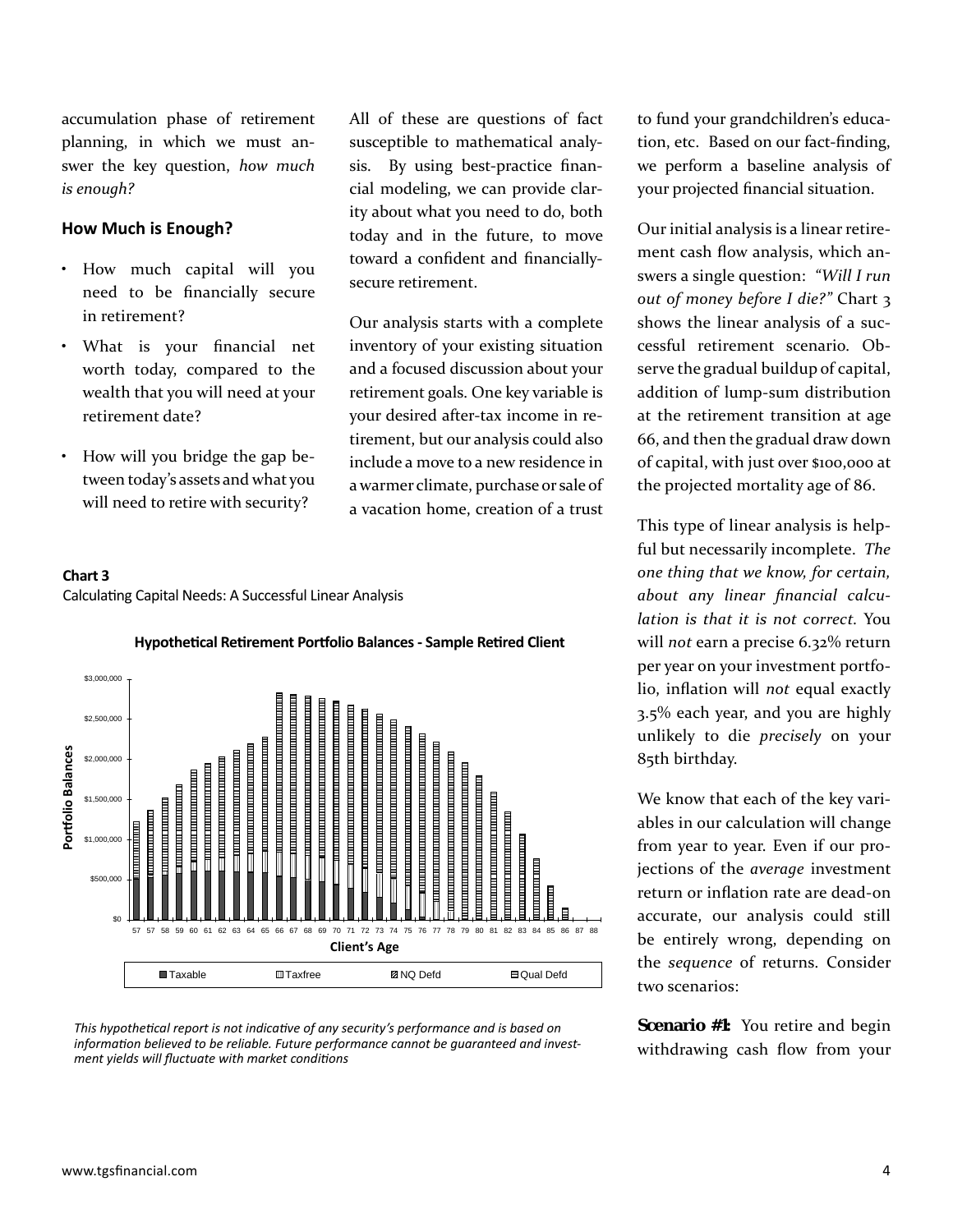portfolio. Each year you withdraw an amount equal to 10% of your original capital. For the first ten years of your retirement, the market goes up 20% each year. For the second ten years of your retirement, the market goes sideways and returns 0% per year. *On average, the market has returned 10% per year.*

**Scenario #2:** You retire and begin withdrawing cash flow from your portfolio. Each year you withdraw the same 10% of initial capital. For the first ten years of your retirement, the market goes sideways and returns 0% per year. For the second ten years of your retirement, the market goes up 20% each year. *On average, the market has returned 10% per year.*

In both scenarios, the market's average return is 10% per year, close to the long-term historical norm. While these two scenarios seem similar, in the first, you have more money after ten years than when you started. In the second, you are dead broke before the end of your first decade in retirement. *The sequence of returns matters profoundly, and is highly unpredictable.* 

As planners, we need to better understand the impact of uncertainty on financial outcomes. Monte Carlo

## **Chart 4**

Calculating Capital Needs: Monte Carlo Model



**Net Worth Graph**

analysis is a tool that calculates the probability of successfully attaining defined financial goals, taking uncertainty into consideration. We project each client's financial outcomes by randomizing variables (i.e. investment returns, volatility and inflation) based on both historical data and capital market assumptions (see Chart 4).3 The analysis also takes into account the effects of longevity by randomizing life expectancy.

By performing hundreds of trials, a wide variety of outcomes are produced, some of which are successful, others not. The Monte Carlo analysis gives us a range of

possible outcomes, stated as the percentage probability that the financial objectives of the client will be met over time. *We consider a success rate of 70% the minimum acceptable result.* 

#### **Building the Plan**

Once we have completed our initial analysis, we are in a position to answer the key question: *Does the set of facts and projections we have assembled support with sufficient confidence a successful retirement scenario?* 

<sup>&</sup>lt;sup>3</sup> Our Monte Carlo analysis differs from the typical practice because we use prospective capital markets assumptions, not simply historical data sets, to project baseline investment returns. We believe this reduces the serious problem of end-of-period bias caused by reliance on historical data sets. Using historical returns will lead to projecting *higher-than-normal* returns at the end of bull markets (just when economic returns are likely to be low-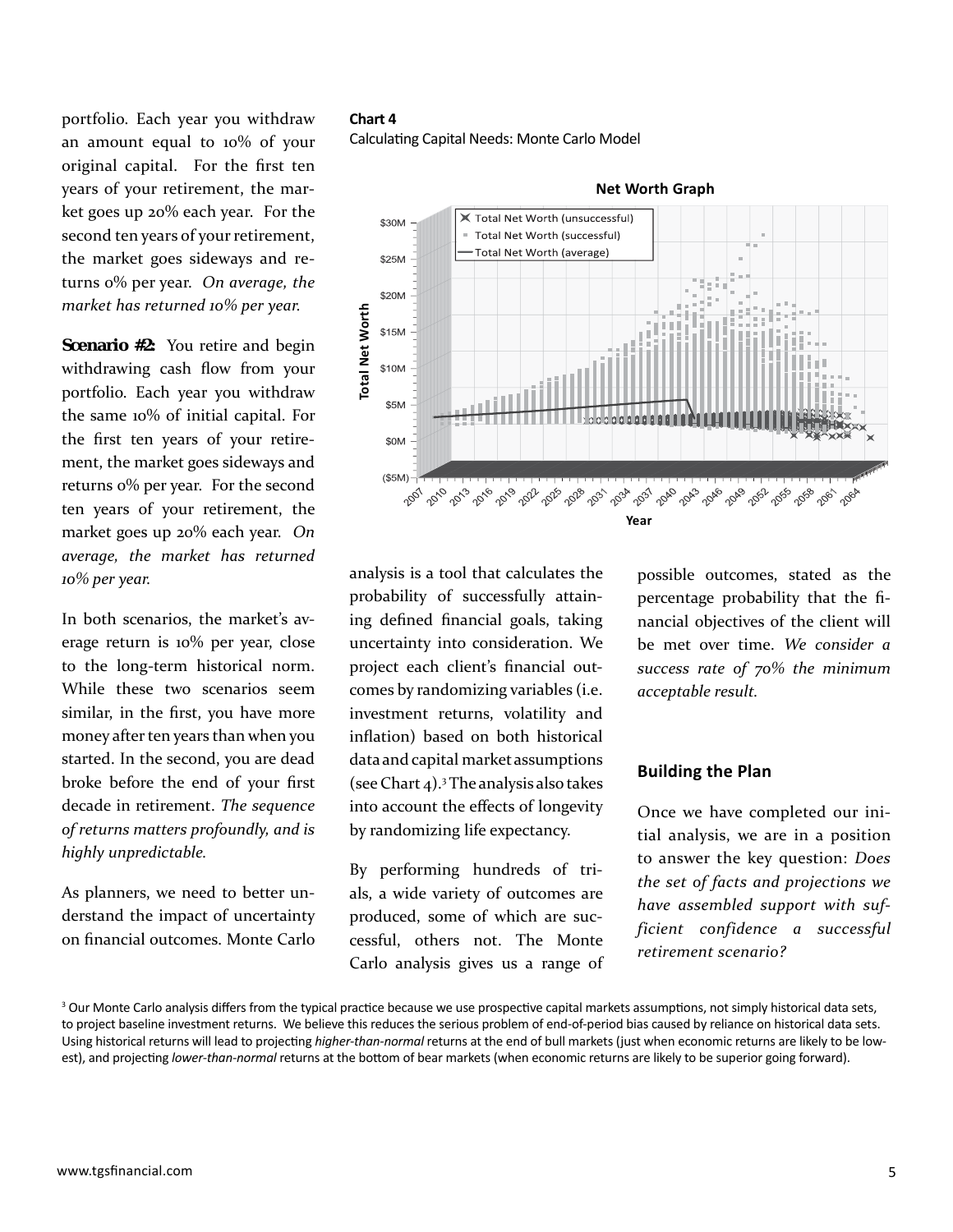#### **Chart 5**



The effect of retiring early or working part-time (based on Monte Carlo analysis of alternative scenarios)

Sometimes the initial retirement scenario we construct doesn't work. Financial resources run out before expected mortality, or our confidence level is lower than we are comfortable with. On the other hand, sometimes the client's financial picture is stronger than they realize, and we are in a position to examine some positive alternatives, such as buying a vacation home or spending more each month. In either case, successful pre-retirement planning often requires examining alternative scenarios, such as:

- What if I delay my retirement date for five years, or accelerate it by two?
- What if I receive a \$500,000 inher-

itance when I am 70 years old?

- How would working parttime for three years after retirement affect my long-term financial security?
- What if I save more each year?
- What if I sold my vacation home and invested the proceeds to produce more income?
- What if I choose a higher-risk investment portfolio with the potential for higher returns?
- What about a lower-risk, less volatile portfolio?

Designing a successful retirement cash flow strategy is an itera-

tive process, in which we examine multiple trade-offs between financial outcomes and quality-oflife issues, before finally arriving at a solution that is both realistic and actionable.

Chart 5 illustrates the effect of working part-time for three years before retirement at age 62, versus fully retiring at either 62 or 65. In this case, the part-time option represents a feasible alternative to continuing to work full-time until age 65.

#### **Keeping Track**

"A goal without a measure is just a wish."

Japanese business maxim

Once we have settled on a realistic retirement scenario, we need to track progress toward the capital accumulation targets we have established. We do this using a proprietary tracking tool, *The Financial Independence Monitor™* (see Chart 6 on the next page).

The *Minimum Accumulation Tar* $get^{TM}$  represents resources sufficient to provide cash flow for your actuarial life expectancy, with your last dollar spent at your projected mortality date.

The *Optimal Accumulation TargetTM* represents capital sufficient to provide your desired cash flow for as long as you live, while keeping the real (in-